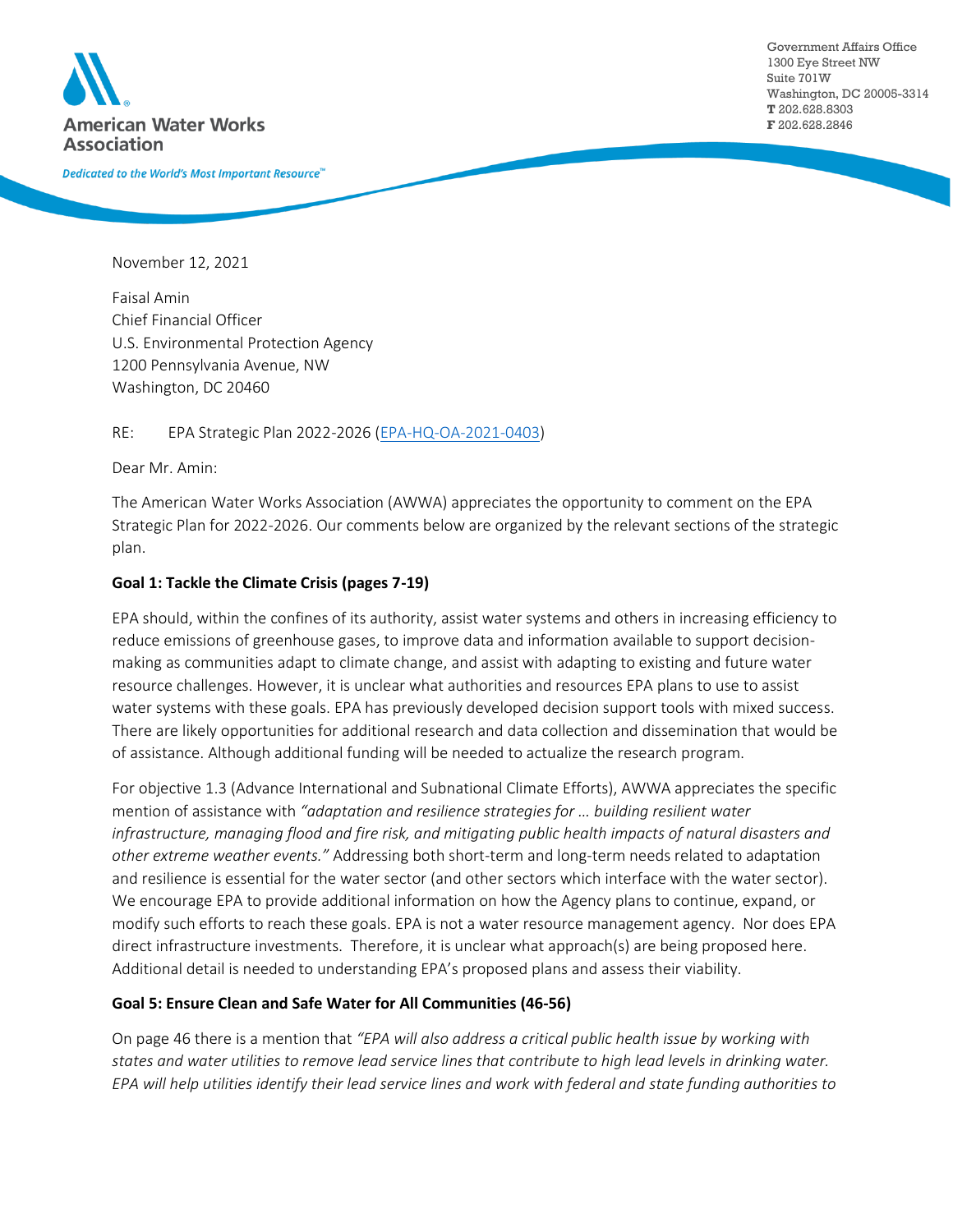*help utilities remove the lines."* AWWA agrees as to the criticality of solving issues around high lead levels and the replacement of lead service lines.

Page 49 characterizes lead service line as *"the most significant sources of lead in drinking water."* This statement is overly simplistic. Lead service lines are a large potential source of lead in drinking water in areas where they exist. It is important that all sources of lead that are in contact with drinking water be removed over time. Lead-containing materials include plumbing materials and fixtures within building plumbing. Consequently, investing in removing lead over time must be balanced with ongoing efforts by water systems and customers to manage water quality to minimize corrosivity and the concentration of lead in drinking water that is consumed.

As a professional organization serving the technical education needs of the water sector and as a participant in the Lead Service Line Replacement Collaborative, AWWA has helped to identify tools to facilitate lead service line replacement. The statements in the draft plan indicate EPA plans to take an active role in assisting with lead service line inventories and lead service line removal. We encourage clarification of the Agency's direction so that communities and individual households have a clear sense of what to anticipate as support from EPA for lead service line replacement. While there is currently legislation that will provide some funding to assist with LSL replacement, the bulk of the cost of lead service line replacement will be borne by individual homeowners and businesses either directly or through community-level fees and charges. Assistance from EPA facilitating reduction of this financial burden through its own programs and engagement of other federal funding agencies could help the sector accelerate lead service line replacement.

On page 48, there is a mention that *"EPA will promote and certify water operators."* EPA does not certify water operators. Rather, licensure is completed through state agencies, which EPA could support. It is also unclear what *"promote"* refers to in this phrase. EPA actively works with and supports workforce development and licensure programs through its existing water sector workforce programs.<sup>1</sup> Growing and expanding the skillset of the water sector workforce is an important objective for the sector. AWWA would appreciate EPA's support for the ongoing efforts underway through a number of nongovernmental organizations to address the sector's workforce needs. A more accurate framework for the EPA strategic plan would be "EPA will support water sector efforts to strengthen the sector's workforce, promoting the *importance of water operators and providing assistance to state agencies managing licensure and certification."*

Page 49 discusses PFAS. EPA recently published the PFAS Strategic Roadmap: EPA's Commitments to Action 2021-2024,<sup>2</sup> and it provides a path forward for how EPA intends to use regulatory authorities to address PFAS. However, neither the Roadmap nor EPA's strategic research action plans<sup>3</sup> describe the research necessary for advancing these regulatory actions. A clearly communicated research strategy for

<sup>2</sup> EPA. 2021. PFAS Strategic Roadmap: EPA's Commitments to Action 2021-2024.

<sup>1</sup> EPA. 2021. Water Sector Workforce. [https://www.epa.gov/sustainable-water-infrastructure/water-sector](https://www.epa.gov/sustainable-water-infrastructure/water-sector-workforce)**[workforce](https://www.epa.gov/sustainable-water-infrastructure/water-sector-workforce)** 

https://www.epa.gov/system/files/documents/2021-10/pfas-roadmap\_final-508.pdf.

<sup>&</sup>lt;sup>3</sup> EPA. 2020. Strategic Research Action Plans 2019-2022. [https://www.epa.gov/research/strategic-research-action](https://www.epa.gov/research/strategic-research-action-plans-2019-2022)[plans-2019-2022.](https://www.epa.gov/research/strategic-research-action-plans-2019-2022)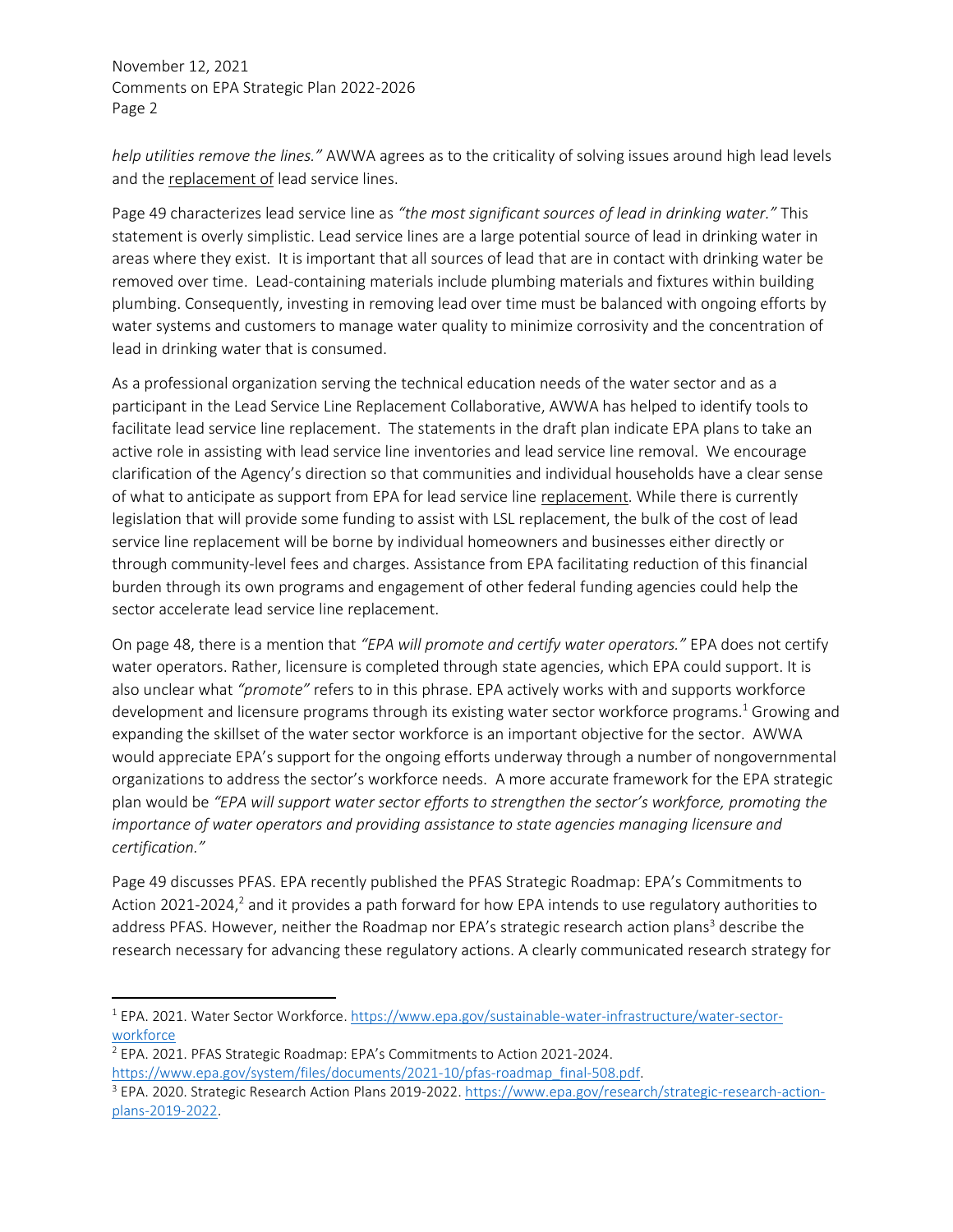PFAS is needed to maintain public trust in EPA processes and to gather adequate science to support the planned rulemakings.

Page 50 states that *"EPA will also update and develop new health advisories and benchmarks that can be used by federal and state partners, drinking water utilities, and others to better characterize the potential health risks associated with drinking water contaminants."* Communities across the United States have experienced challenges as a result of the release of previous health advisories where there has been no opportunity for public review and comment prior to issuance. Health advisories have in recent instances become *de facto* standards despite the absence of analysis of the feasibility or consequences of treating them as such. EPA should place a high priority on collaborative engagement of the drinking water community including opportunities for public comment prior to release of future health advisories.

Page 51 states that *"The risk to the environment and public health from cyber-attacks and the limited adoption of cybersecurity practices within the water sector gives urgency to federal-state engagement on improving the operational security of public water systems and publicly owned treatment works."* At present, the draft Strategic Plan does not recognition the critical need to engage water system owneroperators as stakeholders in crafting policies intended to mitigate cyber risks. Currently EPA is pursuing funding in the FY22 budget to expand sanitary surveys to include assessing cybersecurity resilience, yet it has not engaged the sector to identify what such an approach could accomplish and more importantly, what it is unlikely to achieve.

AWWA supports the use of a tiered, risk-based performance model to determine cybersecurity requirements for the sector. Moreover, investments in technical training and assistance, cyber-breach event reporting, communication of threat information, and funding for cybersecurity improvements should be aligned into a cohesive program. Achieving this objective will require a collaborative effort not yet reflected in EPA practice nor the draft Strategic Plan. EPA should revise the Strategic Plan to reflect an effort to ensure that all Agency efforts to advance cybersecurity are based on collaboration with water system owner-operators through the water sector's associations and Water Sector Coordinating Council as well as other contributors to a sustainable national cybersecurity response including state primacy agencies and the Department of Homeland Security.

Page 51 notes that *"EPA will also work to facilitate compliance with updated Federal Flood Risk Management Standards for critical infrastructure, which includes many water systems."* Executive Order 14030 (Climate-Related Financial Risk)<sup>4</sup> reinstituted the FFRMS originally created under Executive Order 13690<sup>5</sup> and subsequently repealed under Executive Order 13807.<sup>6</sup> There are complex technical and policy questions that must be addressed in implementing the FFRMS with regards to EPA programs, including capital investments made through the state revolving loan fund and Water Infrastructure

<sup>4</sup> 86 FR 27967. 25 May 2021. Executive Order 14030: Climate-Related Financial Risk. <https://www.govinfo.gov/content/pkg/FR-2021-05-25/pdf/2021-11168.pdf>

<sup>5</sup> 80 FR 6425. 4 February 2014. Executive Order 13690: Establishing a Federal Flood Risk Management Standard and a Process for Further Soliciting and Considering Stakeholder Input. [https://www.govinfo.gov/content/pkg/FR-2015-](https://www.govinfo.gov/content/pkg/FR-2015-02-04/pdf/2015-02379.pdf) [02-04/pdf/2015-02379.pdf](https://www.govinfo.gov/content/pkg/FR-2015-02-04/pdf/2015-02379.pdf)

<sup>6</sup> 82 FR 40463. 24 August 2017. Executive Order 13807: Establishing Discipline and Accountability in the Environmental Review and Permitting Process for Infrastructure Projects. [https://www.govinfo.gov/content/pkg/FR-](https://www.govinfo.gov/content/pkg/FR-2017-08-24/pdf/2017-18134.pdf)[2017-08-24/pdf/2017-18134.pdf](https://www.govinfo.gov/content/pkg/FR-2017-08-24/pdf/2017-18134.pdf)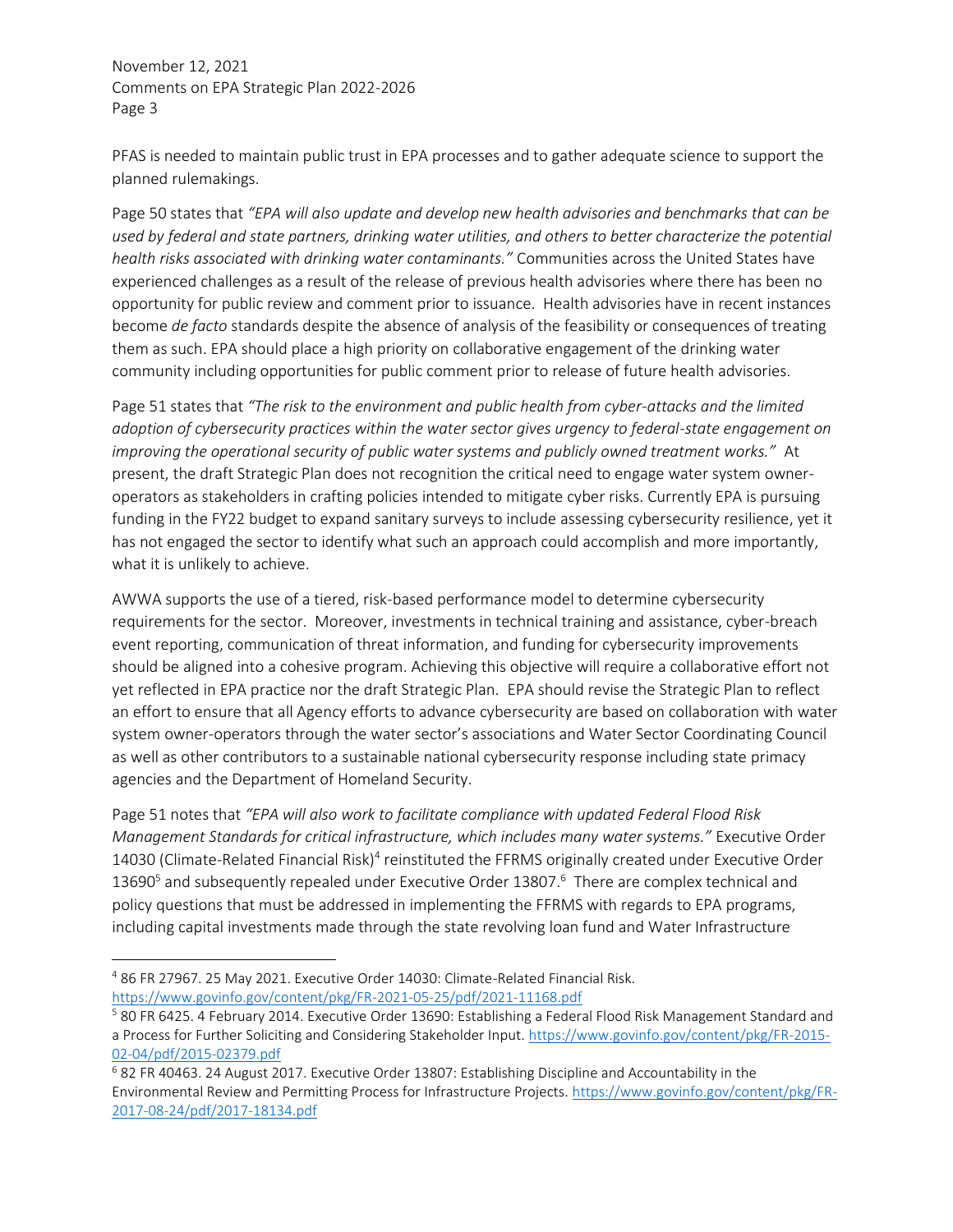Finance and Innovation Act programs. However, EPA has taken no formal action to date towards addressing how the FFRMS will be addressed in these and other Agency programs. Consequently, there is currently nothing for EPA to *"facilitate compliance"* with regards to its programs. Although FEMA did issue a 2016 proposed rulemaking on FFRMS,<sup>7</sup> it only covered FEMA programs and was formally withdrawn in 2018<sup>8</sup> and has not yet been re-established. Regardless, EPA should initiate its own stakeholder consultation and rulemaking process for the incorporation of FFRMS into its programs.

## **Draft Learning Agenda (pages 94-105)**

With regards to EPA's priority questions on the *"drinking water systems out of compliance"* learning area (pages 96-97), the following may help to inform EPA's process for questions 1 through  $3^9$ :

1. *To what extent does EPA have ready access to data to measure drinking water compliance reliably and accurately?*

EPA has ready access to violations data through the Safe Drinking Water Information System (SDWIS). Primacy agencies have more detailed information on compliance information through SDWIS-State and similar state-level programs. However, it is important to note that SDWIS has long-recognized limitations and concerns around the accuracy of the data reported.<sup>10</sup> Improving the accuracy and timeliness of information available to EPA ultimately requires replacement of the existing data systems with one that allows for better data verification, which EPA has now been working on for more than a decade with limited progress.

- 2. *What factors determine system noncompliance and continuous compliance?*
	- Although all of the example factors listed in this discussion may be related to compliance, it is important to recognize compliance (or non-compliance) as an endpoint that does not directly measure any one factor but rather is a the result of a combination of many factors including the system's technical, managerial, and financial (TMF) capacity, the health of its source waters (for compliance endpoints related to quality), the complexity of rule requirements (especially for nonhealth based endpoints), and other factors. Although it may be possible to develop a statistical model that can explain existing compliance information, its use to predict compliance at any given system is likely to be useful only as a screening-level tool for further investigation, rather than a direct predictor of compliance.
- 3. *How can we determine if a system has the technical, managerial, and financial capacity to provide safe water on a continuous basis to its customers?*

<sup>8</sup> 83 FR 9473. 6 March 2018. Updates to Floodplain Management and Protection of Wetlands Regulations to Implement Executive Order 13690 and the Federal Flood Risk Management Standard. <https://www.govinfo.gov/content/pkg/FR-2018-03-06/pdf/2018-04495.pdf>

 $10$  As an example, see the Office of Inspector General's July 18, 2017 Report 17-P-0326 at [https://www.epa.gov/sites/default/files/2017-07/documents/\\_epaoig\\_20170718-17-p-0326.pdf.](https://www.epa.gov/sites/default/files/2017-07/documents/_epaoig_20170718-17-p-0326.pdf)

<sup>&</sup>lt;sup>7</sup> 81 FR 57402. 22 August 2016. Updates to Floodplain Management and Protection of Wetlands Regulations to Implement Executive Order 13690 and the Federal Flood Risk Management Standard <https://www.govinfo.gov/content/pkg/FR-2016-08-22/pdf/2016-19810.pdf>

 $9$  Note that the order of questions 3 and 4 is reversed on the initial list (pages 96-97) and the existing strategies (pages 97-99).